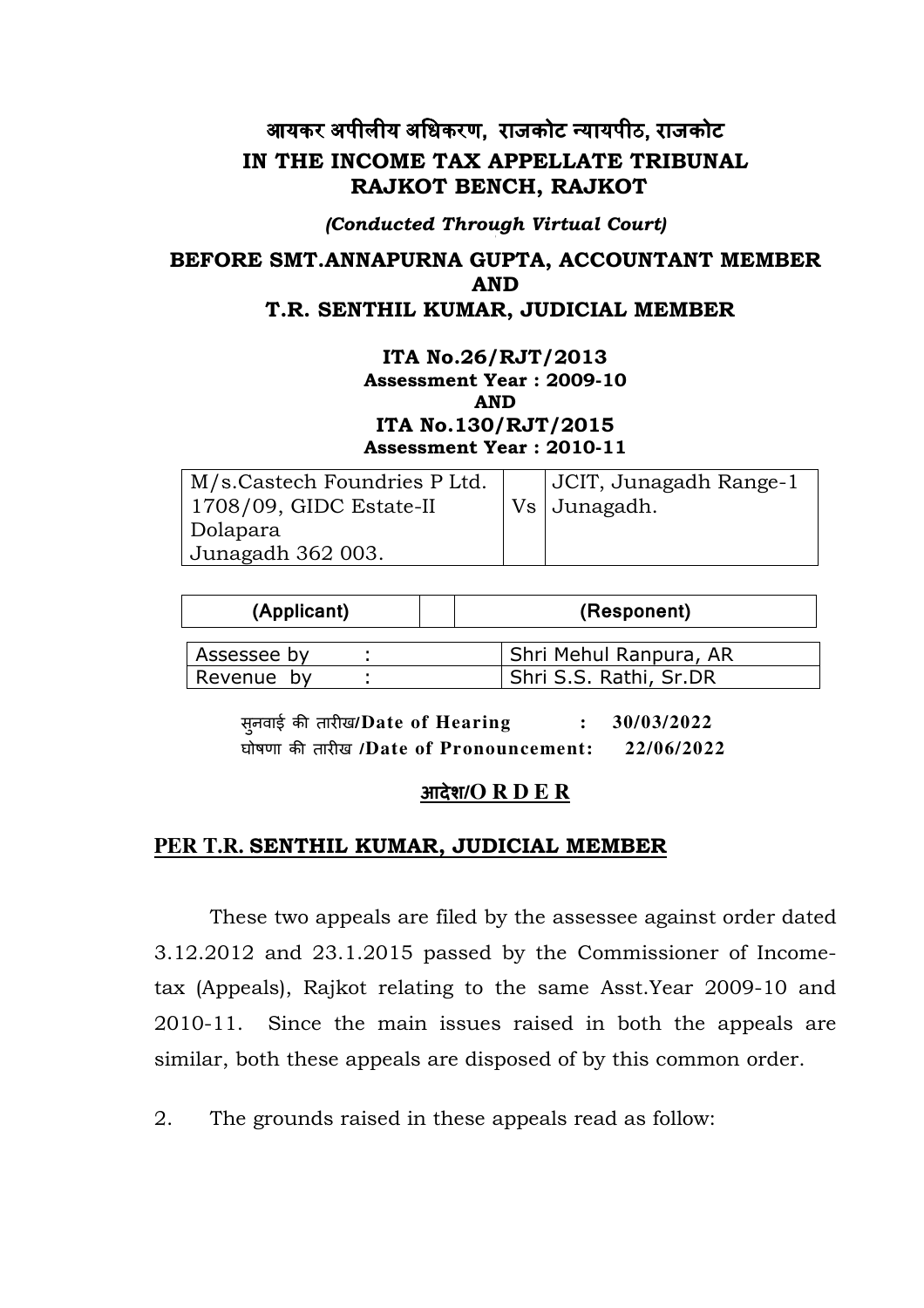# Asstt.Year 2009-10

"1. The grounds of appeal mentioned hereunder are without prejudice to one another.

2. Theld.CIT(A) erred in facts as also in law in confirming disallowance of power expense of Rs.45,39,000/- on the alleged ground of use for non-business purpose. The disallowance may kindly be deleted.

3. The ld.CIT(A) erred on facts as also in law in confirming disallowance of gratuity expenses of Rs.3,08,069/- treating the same as over and above actual contribution made. The disallowance may kindly be deleted."

# Asstt.Year 2010-11

"1. The decision of theld. CIT(A) to disallow power expenses of Rs.34,17,348/- (disallowance made as per assessment order Rs.55,78,111/- less: Relief allowed as per order of CIT(A) Rs.21,60,763/- may kindly be deleted.

2. Levy of interest u/s.234B & 234D and recovery of interest u/s.244A of the Act be deleted."

3. The ground no.3 raised in the Asst.Year 2009-10 has not been pressed for adjudication, and therefore, the same is accordingly dismissed. Now only effective common ground raised in both the appeals is disallowance of power expenses on the ground that the same was used for non-business purpose. For adjudication of this issue, we take the facts of the case from the Asst.Year 2009-10.

4. Briefly stated facts are that the assessee is a private limited company engaged in manufacturing of steels & alloy steel casting and wind electric power. For the Asst.Year 2009-10, the assessee has filed its return of income on 17.9.2009 declaring income at Rs.51,57,070/-. After processing the return under section 143(1) of the Act, the case was selected for scrutiny assessment by issuance of notice under section 143(2) of the Act. During the assessment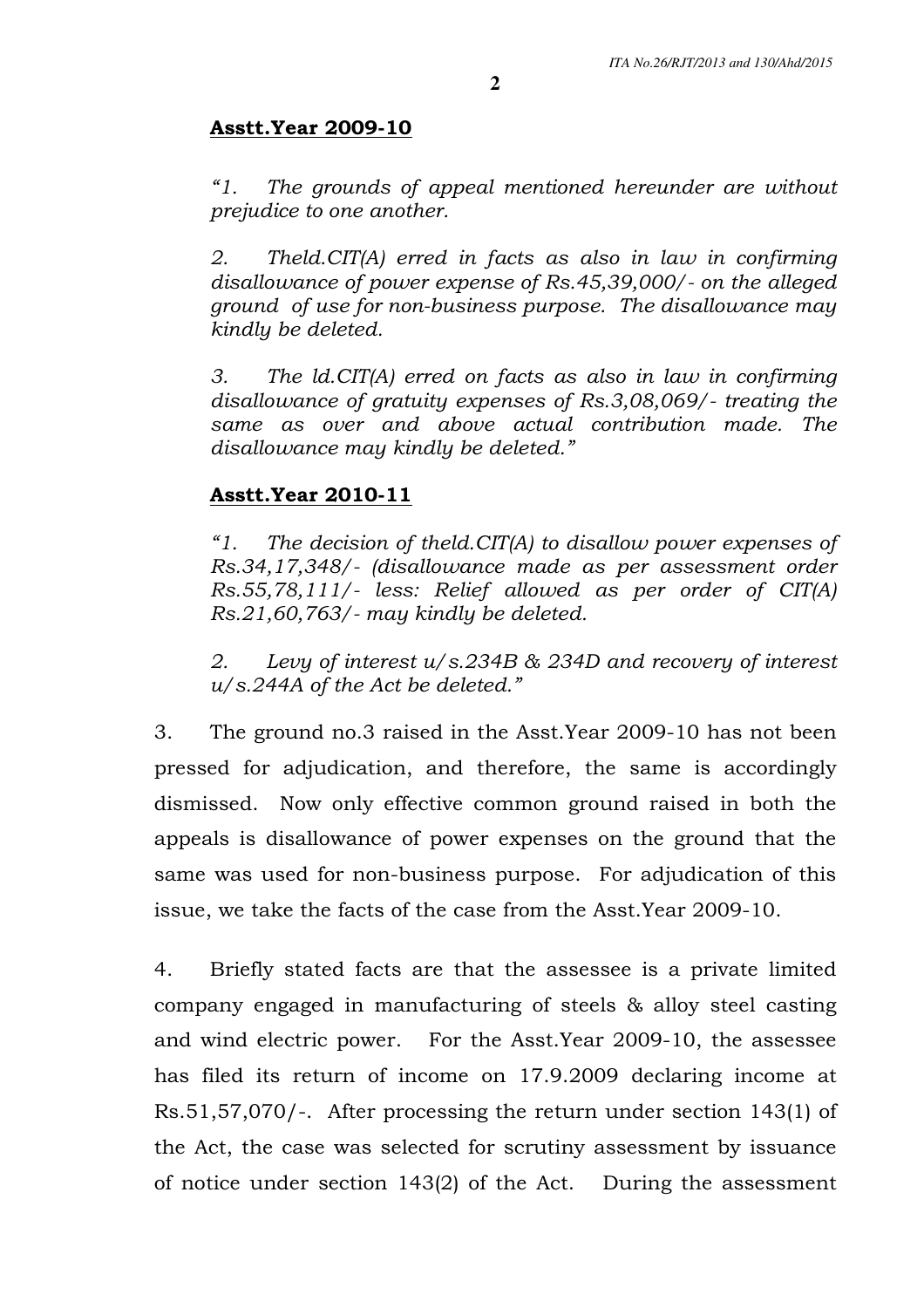proceedings, the ld.AO noticed that assessee has claimed various expenses at higher rate as compared to the preceding year, which also included electric power & fuel consumption. In the other words, the assessee has claimed expenses in respect of electric power & fuel consumption for Rs.1,80,98,554/-, while such expenses was Rs.1,77,41,632/- in the preceding Asst.Year 2008-09. Therefore, the assessee was asked to file reasons for increase of this expense. The only reply filed by the assessee was that the rate of electricity power was increased from 4.63 to 5.44 per unit and rate of LPG per unit was also increased from Rs.40.88 to Rs.45.29, and therefore, the expense under this head was higher in comparison to the earlier year. Assessee filed copies of relevant supporting bills. However, the ld.AO was not satisfied with the explanation of the assessee that increase in power expenses was disproportionate to the sales, that is, the increase in expenditure on power has increased from Rs.1,77,41,632/- for preceding year to Rs.1,80,98,554/- for the present year, whereas the sale was decreased from Rs.32,15,27,685/- for preceding year to Rs.24,57,22,521/- for the year under consideration. The ld.AO observed that there was no satisfactory explanation for abnormal increase in the power consumption. The assessee has further claimed that there was increase in export sales, but according to the AO, the increase in the value of export sales not because of quantum of sales, but because increase in exchange rate of EURO. Even the AO noticed decrease in the quantum of finished goods as compared to the preceding year. Further, material consumption in the manufacturing process was for Rs.12,58,75,530/- as against Rs.19,62,83,678/- in the preceding year, and therefore, consumption of power also ought to be proportionately decreased, in other words, the expenses should always be proportionate to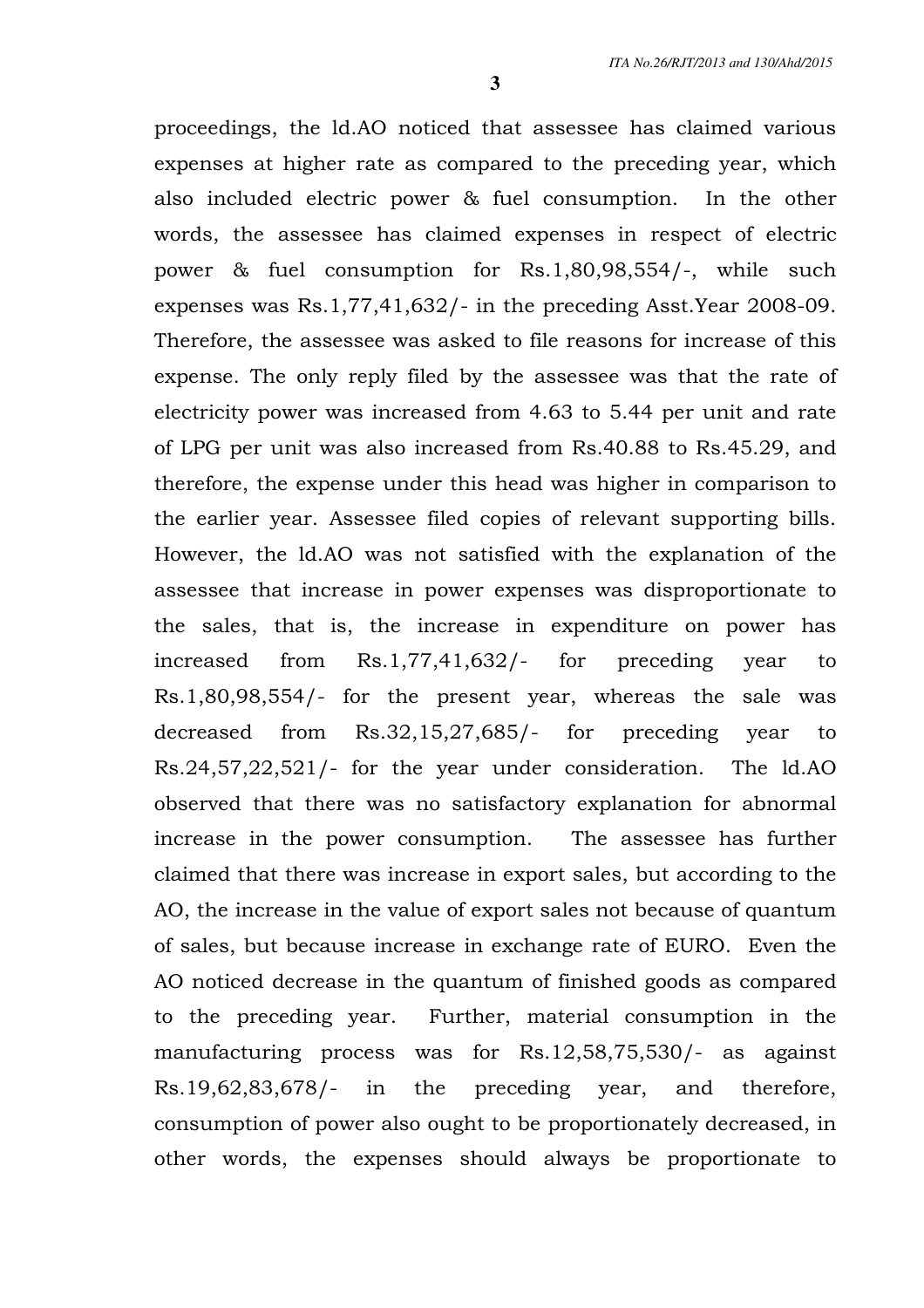production/sales unless some abnormal reasons existed, which were absent in the present case. Thus, the ld.AO made disallowance of Rs.45,39,000/- out of power expenses by estimating reasonable expenses in proportion to sales claimed by the assessee with that of the preceding year.

5. Aggrieved by the order of the AO, the assessee went in appeal before the ld.CIT(A). The ld.CIT(A) after considering the submissions of the assessee and order of the AO observed that the expenditure incurred on consumption of power was beyond the requirement of the assessee, however, the ld.AO has given due concession to the assessee by estimating reasonable expenditure in proportion to production/sales and material consumed during the previous year. Accordingly, the ld.CIT(A) confirmed the order of the AO and dismissed the appeal filed by the assessee.

6. Further aggrieved, the assessee is now before the Tribunal. Before us, the ld.counsel for the assessee while reiterating the submissions made before the Revenue authorities, also submitted that assessee is engaged in the manufacturing activities, which involved various process like molding, pattern making, melting, casting, finishing, inspection etc. Even in some process, moulding got damaged every time, till the final casting was made which process consumed more electronic power, energy and man powers. That apart, when the machinery used for manufacturing activities gets aged, consumption of electricity is bound to be more year after year because of normal wear and tear. These fundamental facts have not been considered by the lower authorities and made estimation of the expenditure on the basis of previous year's expenditure, which is not justifiable in law. Further, the Revenue authorities have assumed that the consumption of power for non-

**4**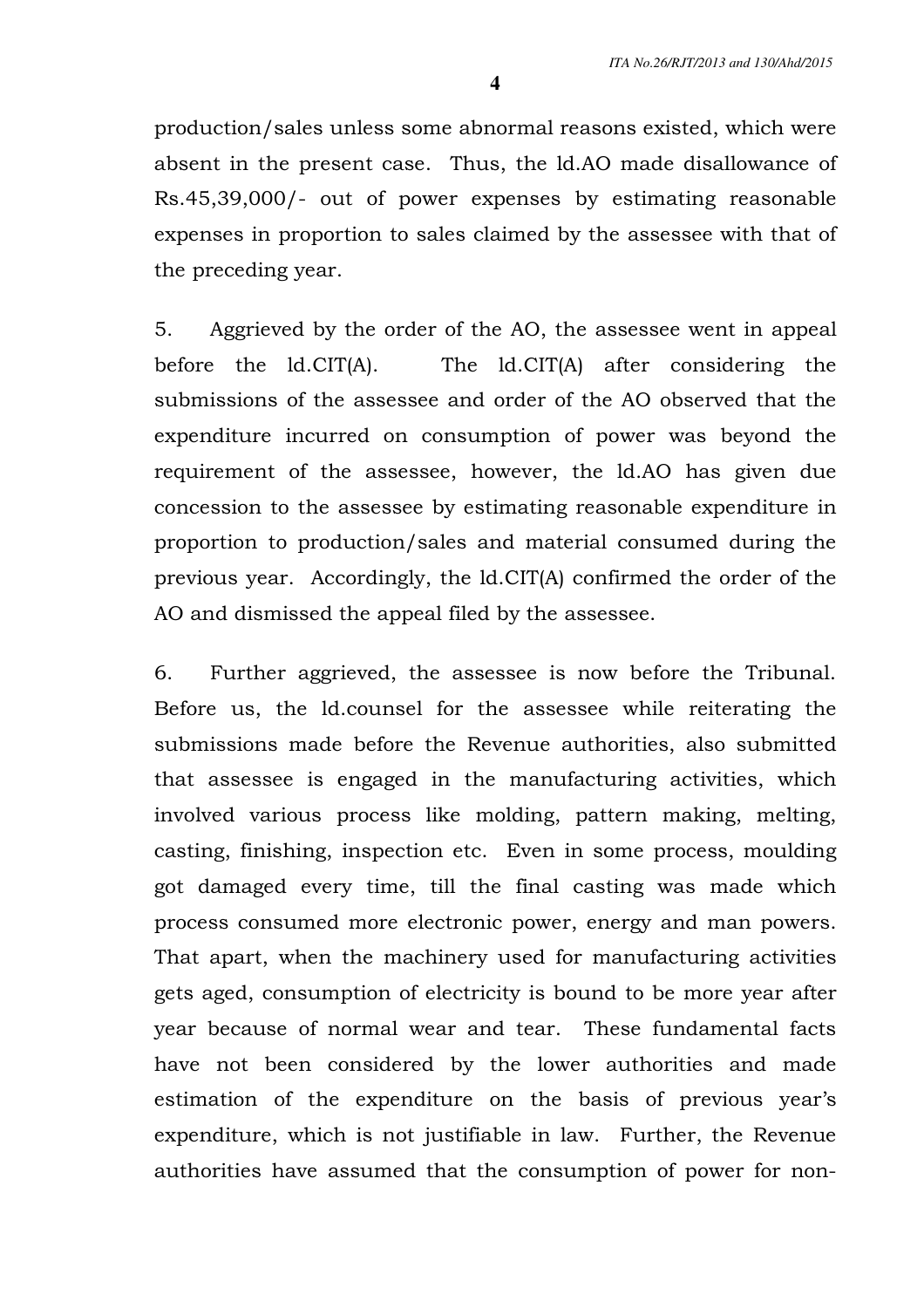business purpose, and not wholly and exclusively for the business of the assessee. This is a mere assumption without any basis. There is nothing on record to suggest that part of the expenditure relatable to other business. The ld.AR further submitted that the Revenue has not doubted the genuineness of the expenditure, but held that there was excess expenditure as compared to the previous year. This assumption is without any justification. Therefore, the ld.counsel submitted that the disallowance of Rs.45,39,000/- be deleted.

7. On the other hand, the ld.DR supported orders of the Revenue authorities. He further submitted that concurrent findings of the both the authorities are to be upheld, in view of the fact that the explanation offered by the assessee was not supported by any evidences.

8. We have given our thoughtful consideration to the facts of the present case and also gone through orders of the Revenue authorities. We find that the ld.AO has disallowed an estimated power expenses of Rs.45,39,000/- out of total expenses of Rs.1,80,98,554/- in proportion to sales of the previous year on the ground that expenses claimed was very high vis-à-vis similar expense claimed in the earlier years. The case of the assessee was that increase in power consumption bill was due to increase of power tariff by the electricity company, for which the assessee has no control. Besides that the assessee company is an engineering unit involved in the process of molding, pattern making, melting, casing, finishing etc. The assessee produces different types of products with different specifications as per the requirement of the customers, and each specification requires different types of process, and during the process, there are failures and rejection, which

**5**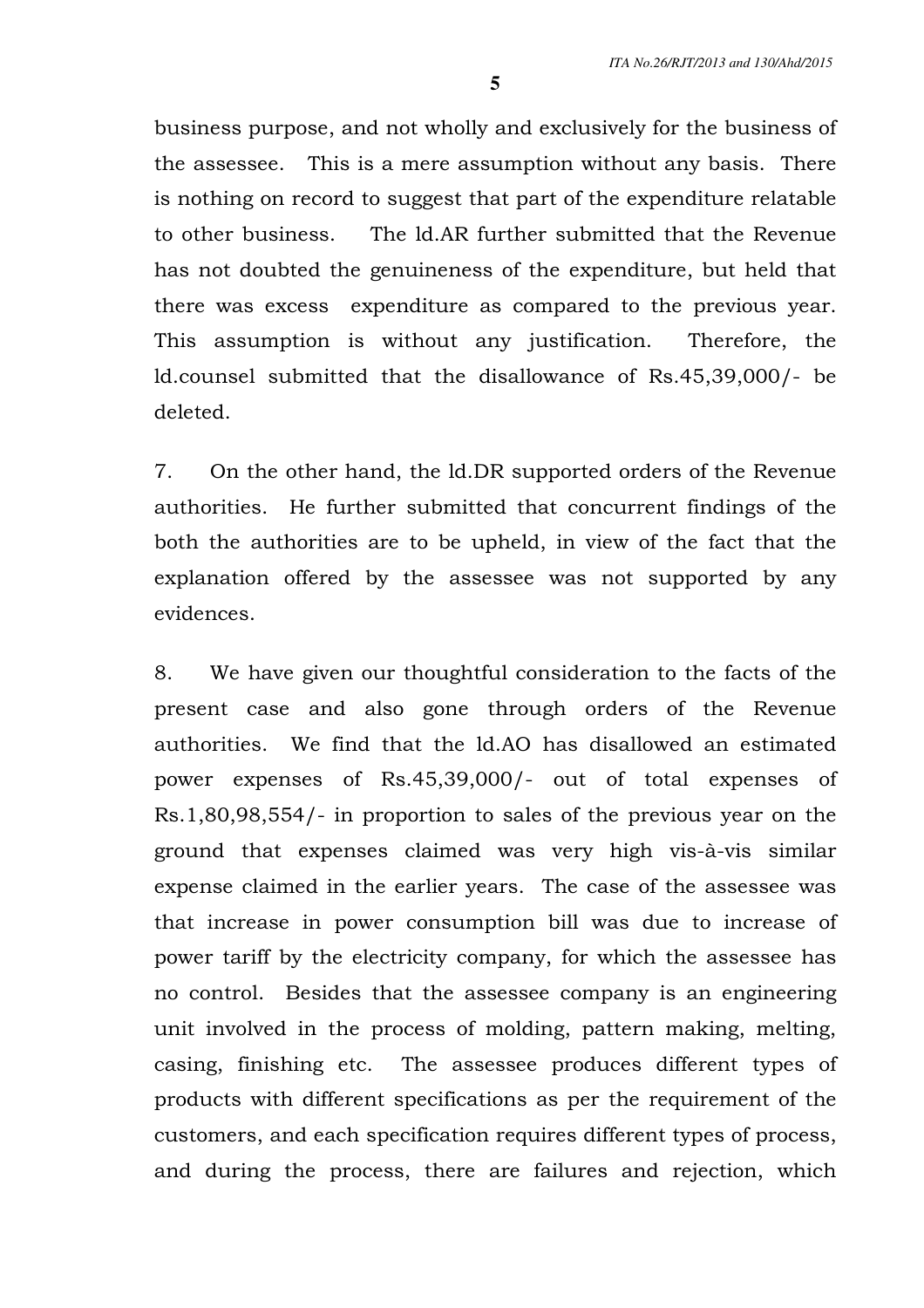ultimately resulted in repetition of the production process consuming more electricity than normally required. Besides that, when the machineries get aged, the consumption of electricity would normally be more than the earlier years. Therefore, in this type of production process, there is no logic in quantifying consumption of electricity with sales as made by the Revenue. Assumption of the Revenue that excess consumption of electricity was not exclusively for the purpose of the business only was not borne out of any material evidence. We find that the reasons given by the assessee for claiming excess expenditure on power consumption are justifiable. The AO has not considered various other factors which are relevant for increase in power expenses. Therefore, we incline to delete the disallowance of Rs.45,39,000/- made on account of power consumption. We do so, and allow this ground of appeal of the assessee.

9. As far as appeal of the assessee for the Asst.Year 2010-11 is concerned, the assessee had claimed power expenses of Rs.1,06,50,497/-. The ld.AO by applying the method adopted in the last year, restricted power expenses on prorate basis at Rs.55,78,111/-. The same was challenged before the ld.CIT(A). ld.CIT(A) however has given partial relief to the assessee on this issue by directing the AO to calculate power consumption expenditure in proportion to material consumed at 24.78% being percentage of material summed to electricity/fuel consumption in Asst.Year 2008-09 instead of sale ratio adopted by the AO. In this assessment year 2010-11, we do not find any material change in facts and circumstances of the case so as to warrant us to take a different the view, contrary to the view taken in the Asst.Year 2009- 10, more so when the reasons advanced by both the parties are on the same footing that of the previous year. Therefore, following our